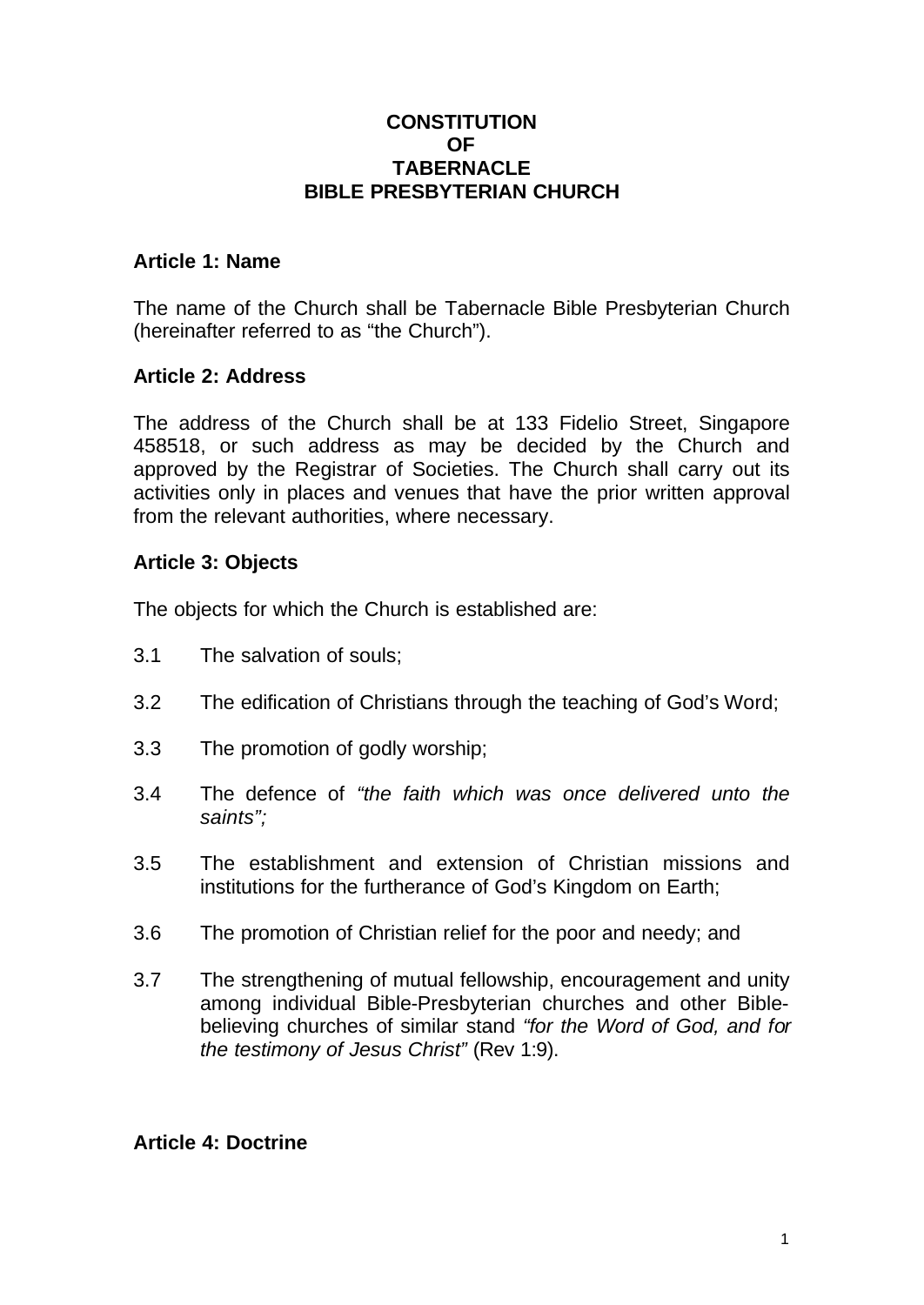- 4.1 The doctrine of the Church shall be in accordance with that system commonly called "the Reformed Faith" as expressed in the Confession of Faith as set forth by the historic Westminster Assembly together with the Larger and Shorter Catechisms.
- 4.2 In abbreviated form, the chief tenets of the doctrine of the Church, apart from the Apostles' Creed, shall be as follows:

4.2.1.1 We believe in the divine, Verbal Plenary Inspiration (Autographs) and Verbal Plenary Preservation of the Scriptures (Apographs) in the original languages, their consequent inerrancy and infallibility, and as the perfect Word of God, the Supreme and final authority in faith and life (2 Tim 3:16; 2 Pet 1:20-21; Ps 12:6-7; Matt 5:18, 24:35);

4.2.1.2 We believe the Hebrew Old Testament and the Greek

New Testament underlying the Authorised (King James) Version to be the very Word of God, infallible and inerrant;

4.2.1.3 We uphold the Authorised (King James) Version to be

The Word of God - the best, most faithful, most accurate, most beautiful translation of the Bible in the English language, and do employ it alone as our primary scriptural text in the public reading, preaching, and teaching of the English Bible;

- 4.2.2 We believe in one God existing in three co-equal and co-eternal Persons: Father, Son and Holy Spirit;
- 4.2.3 We believe that Jesus Christ, the eternal Son of God, was conceived by the Holy Spirit, born of the virgin Mary, and is true God and true man;
- 4.2.4 We believe that man was created in the image of God, but sinned through the fall of Adam, thereby incurring not only physical death but also spiritual death, which is separation from God and that all human beings are born with a sinful nature and become sinners in thought, word and deed;
- 4.2.5 We believe that the Lord Jesus Christ died a propitiatory and expiatory death as a representative and substitutionary sacrifice, and that all who repent of their sins and believe in Him are justified before God on the grounds of His shed blood;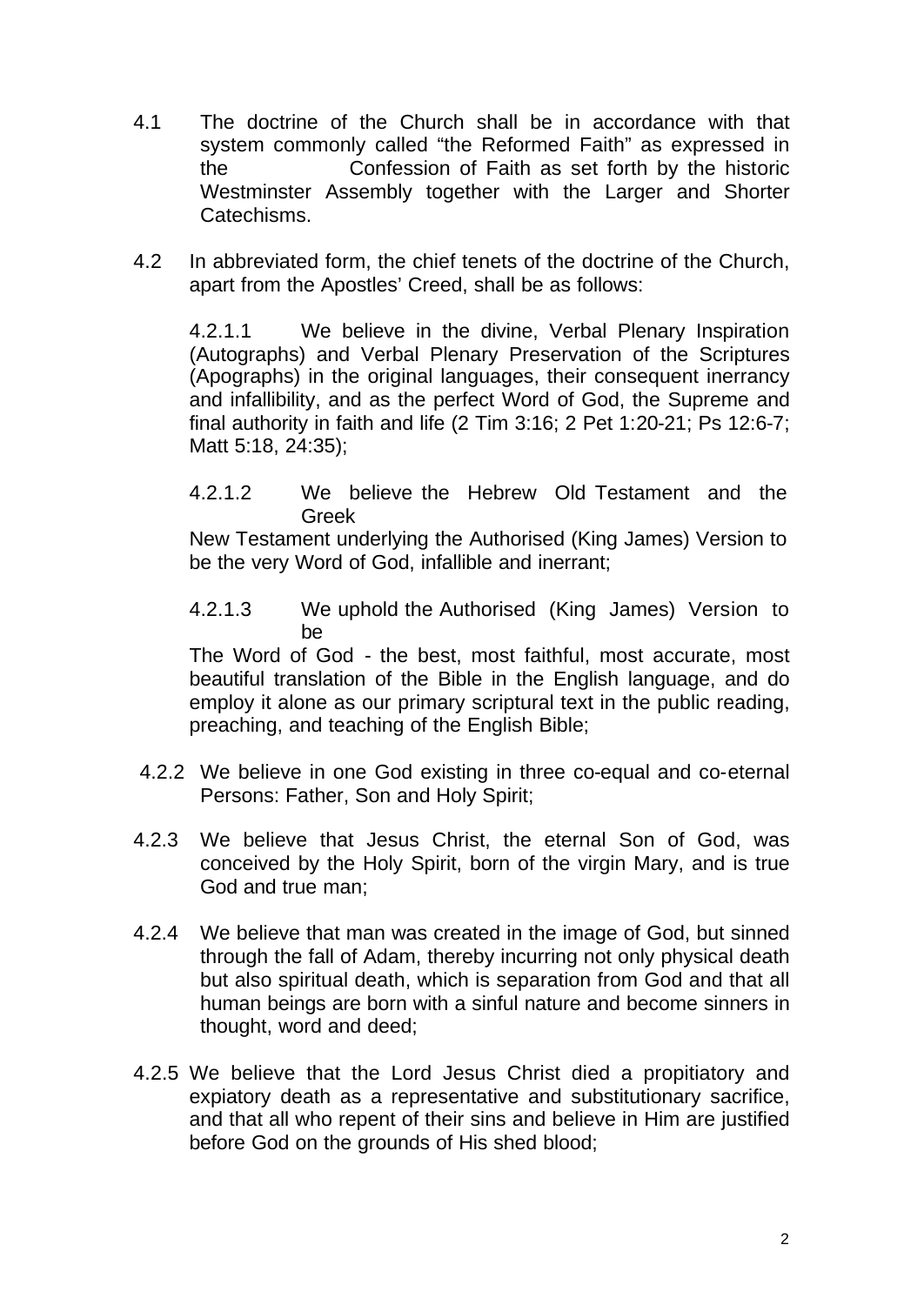- 4.2.6 We believe in the bodily resurrection of our Lord Jesus Christ, in His ascension into Heaven, and in His exaltation at the right hand of God, where He intercedes for us as our High Priest and Advocate;
- 4.2.7 We believe in the personal, visible and premillennial return of our Lord and Saviour Jesus Christ to judge this world and bring peace to the nations;
- 4.2.8 We believe that salvation is by grace through faith, not by works, and that all who repent and receive the Lord Jesus Christ as their personal Saviour are born again by the Holy Spirit and thereby become the children of God;
- 4.2.9 We believe that the ministry of the Holy Spirit is to glorify the Lord Jesus Christ and to convict and regenerate the sinner, indwell, guide, instruct and empower the believer for godly living and service;
- 4.2.10 We believe that Christ instituted the Sacrament of Baptism for believers and their children and the Sacrament of the Lord's Supper, which sacraments shall be observed by His Church till He comes;
- 4.2.11 We believe in the eternal security, bodily resurrection, and eternal blessedness of the saved and in the bodily resurrection and eternal conscious punishment of the lost;
- 4.2.12 We believe in the real, spiritual unity in Christ of all redeemed by His precious blood and the necessity of faithfully maintaining the purity of the Church in doctrine and life according to the Word of God and the principle and practice of biblical separation from the apostasy of the day being spearheaded by the Ecumenical Movement (2 Cor 6:14-18; Rev 18:4).

#### **Article 5: Principles of Government**

The Church, in setting forth the form of government which it maintains as being founded upon and agreeable to the Word of God, reiterates, by way of introduction, several cardinal principles which are basic to and regulative of its form of church government.

5.1 "God alone is Lord of the conscience" and "hath left it free from the doctrine and commandments of men, which are in any thing contrary to His Word, or beside it in matters of faith or worship." Therefore we consider the rights of private judgment, in all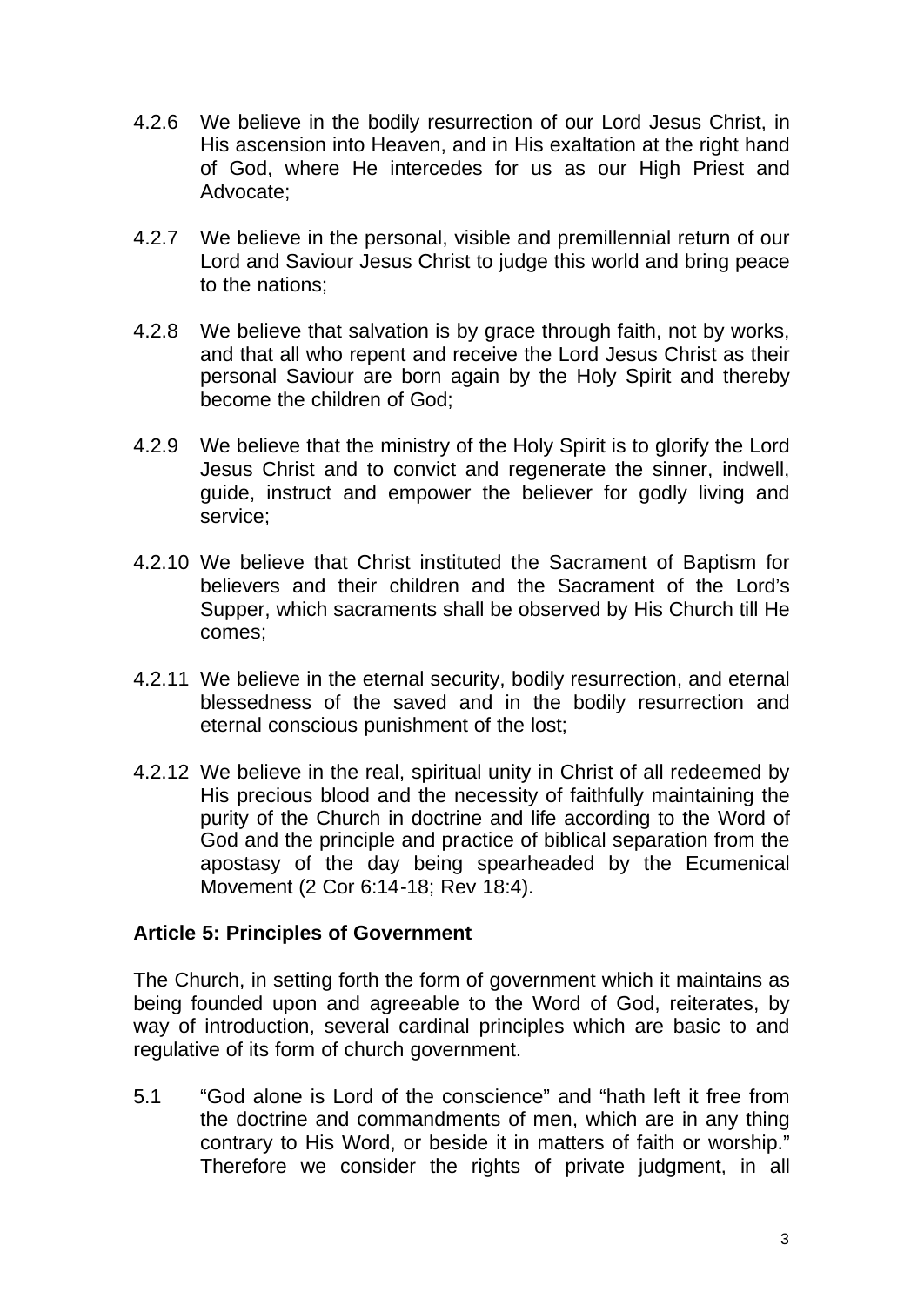matters that respect religion, as universal and inalienable. We do not even wish to see any religious institution aided by the civil power further than may be necessary for protection and security and, at the same time, be equal and common to all others.

- 5.2 In perfect consistency with the above principle of common right, every Christian church, or union or association of Christian churches is entitled to declare the terms of admission into its communion and the qualifications of its ministers and members, as well as the whole system of its internal government which Christ has appointed. In the exercise of this right it may, notwithstanding, err in making the terms of communion either too lax or too narrow; yet, even in this case, it does not infringe upon the liberty or the rights of others, but only makes an improper use of its own liberty and rights.
- 5.3 Our blessed Saviour, for the edification of the visible church, which is His body, appointed officers, not only to preach the Gospel and administer the Sacraments but also to exercise discipline for the preservation both of truth and duty; it is incumbent upon these officers and upon the whole church, in whose name they act, to censure or cast out the erroneous and scandalous, observing in all cases the rules contained in the Word of God.
- 5.4 Truth leads to goodness; the great touchstone of truth is its tendency to promote holiness; according to our Saviour's rule, *"by their fruits ye shall know them."* No opinion can be either more pernicious or more absurd than that which brings truth and falsehood upon a level and represents it as of no consequence what a man's opinions are. On the contrary, we are persuaded that there is an inseparable connection between faith and practice, truth and duty; otherwise it would be of no consequence either to discover truth or to embrace it.
- 5.5 Under the conviction of the above principle, we think it necessary to make effectual provision that all who are admitted as teachers be sound in the faith. We also believe that there are truths and forms with respect to which men of good character and principles may differ. And in all these we think it the duty both of private Christians and societies to exercise mutual forbearance toward each other.
- 5.6 Though the character, qualifications, and authority of church officers are laid down in the Holy Scriptures, as well as the proper method of their investiture and institution, yet the election of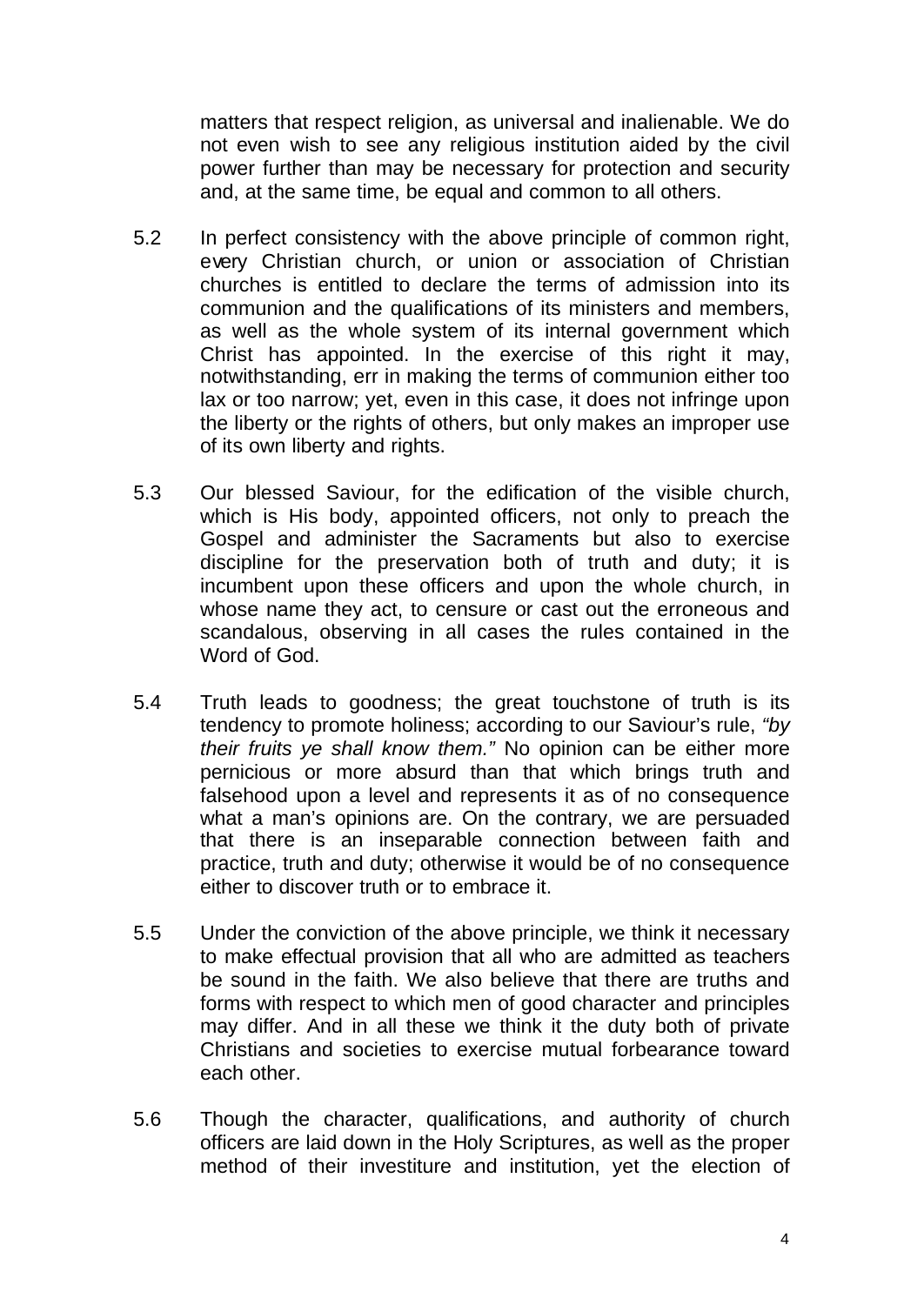persons to the exercise of this authority, in any particular society, is in that society.

- 5.7 All church power, whether exercised by the body in general or in the way of representation by delegated authority, is only ministerial and declarative; that is to say, the Holy Scriptures are the only rule of faith and conduct. No church court ought to pretend to make laws to bind the conscience in virtue of its own authority; all its decisions should be founded upon the revealed will of God. Now though it will be easily admitted, that all synods and councils may err through the frailty inseparable from humanity, yet, there is much greater danger from the usurped claim of making laws than from the right of judging upon laws already made and common to all who profess the gospel, although this right, as necessity requires in the present state, be lodged with fallible men.
- 5.8 If the preceding Scriptural and rational principles are steadfastly adhered to, the vigour and strictness of its discipline will contribute to the glory and happiness of any church. Since ecclesiastical discipline must be purely moral or spiritual in its object and not accompanied by any civil effects, it can derive no force whatever but from its own justice, the approbation of an impartial public, and the countenance and blessing of the great Head of the church universal.

### **Article 6: Principle and Practice of Biblical Separation**

- 6.1 The doctrine of separation from sin unto God is a fundamental principle of the Bible, one grievously ignored in the church today.
- 6.2 This doctrine arises out of the holiness of God. Both the purity and righteousness of God (Luke 1:75) are involved. *"Be ye holy; for I* am *holy"* (1 Pet 1:16; also 3:11; Exod 15:11; Isa 6:3; 2 Cor 7:1).
- 6.3 The Bible does speak of cooperation (*"be of one mind", "that they may all be one", "labourers together", "keep the unity of the Spirit", "Follow peace with all men, and holiness, without which no man shall see the Lord"*, also 1 Cor 12:25). However, biblical cooperation is based upon TRUTH. It involves the united effort of God's people. This is not a cooperation born of a spirit of undiscerning pluralism, or that of seeking "truth" in all religions.
- 6.4 We maintain that Scripture teaches a separation that is based on the holiness of God, producing purity in all of life, personal and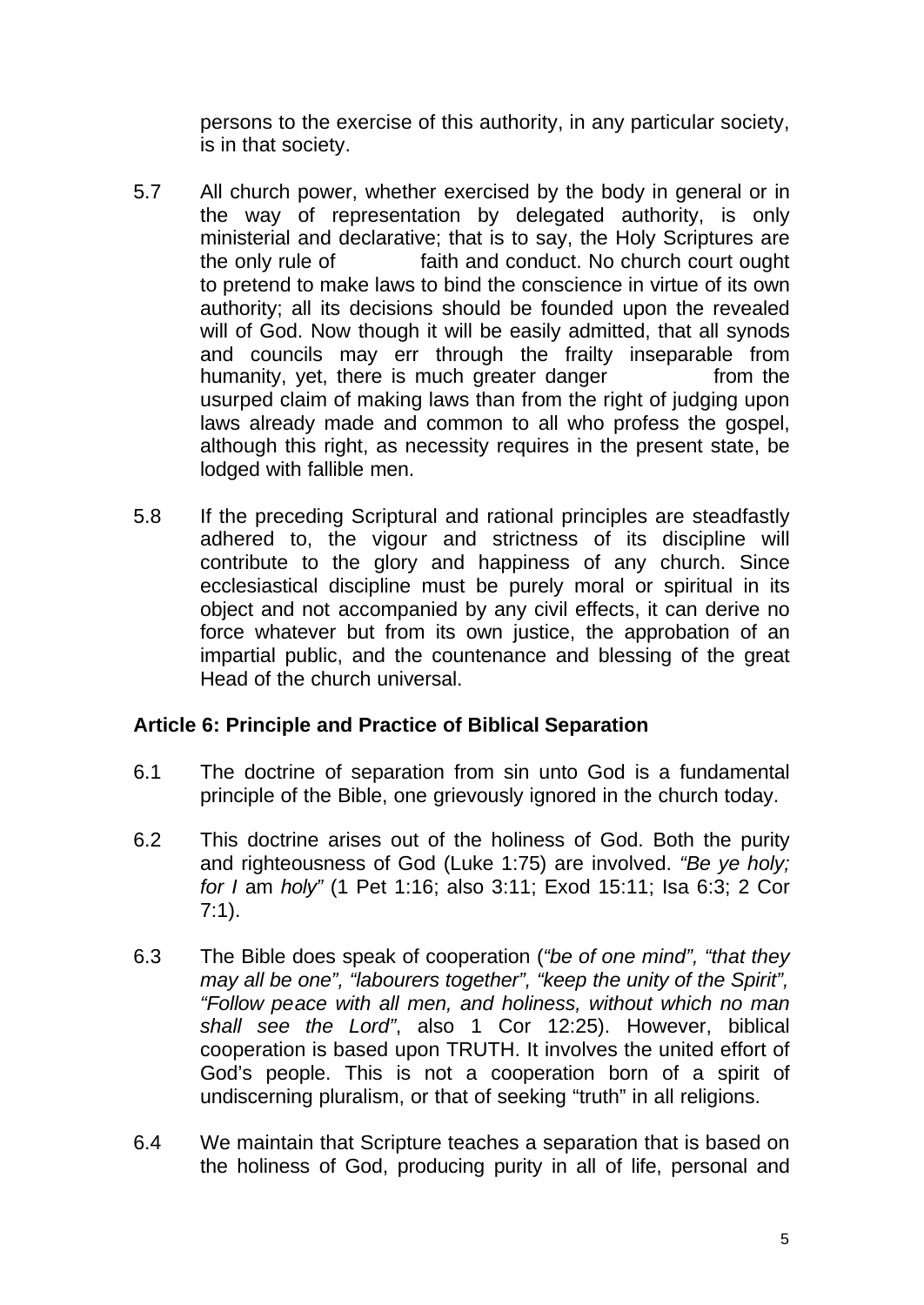ecclesiastical.

- 6.5 It is the duty of all true churches of the Lord Jesus Christ to make a clear testimony to their faith in Him, especially in these darkening days of apostasy in many professing churches, by which apostasy whole denominations in their official capacity, as well as individual churches, have been swept into a paganising stream of modernism under various names and in varying degrees.
- 6.6 There has been a notable growth of autocratic domination on the part especially of modernistic leaders by whom the rightful powers of true churches are often usurped and are now being usurped.
- 6.7 The commands of God to His people to be separate from all unbelief and corruption are clear and positive: "*Be ye not unequally yoked together with unbelievers"* (2 Cor 6:14; see also Matt 6:24; Rom 16:17; Gal 1; Eph 5:11; 2 Thess 3:6, 14; 2 Tim 3:1-7; Titus 3:10; 2 Pet 2:1-3; 1 John 4:1-3; 2 John 7-11; Jude 3,20-24; and Rev 18:4). We reach out to those who are part of any human system which involves compromise with error, and who thus ought to *"come out from among them"* (2 Cor 6:17), separate themselves unto the "*Father...the Lord Almighty"* (2 Cor 6:18), thus *"cleansing themselves"* and *"perfecting holiness in the fear of God"* (2 Cor 7:1 ).
- 6.8 In loyalty to the revealed Word we, as an organised portion of the people of God, are obliged to oppose all forms of modernism, cultism, Romanism, and false religions. Dialogue for the purpose of reaching a compromise between all true Bible believers and representatives of such beliefs is impious, unbiblical, treasonous and unfaithful to the holy God, as He has revealed Himself to us in His infallible, inerrant Word.
- 6.9 We are opposed to all efforts to obscure or wipe out the clear line of separation between these absolutes: truth and error, light and darkness (see Isa 5:20; 2 Cor 6:14-18). We refer to such efforts by New Evangelicals, Charismatic Christians, promoters of ecumenical cooperative evangelism and of the social gospel, and all churches and other movements and organisations that are aligned with or sympathetic to the Ecumenical Movement.

### **Article 7: Main Practices of the Church**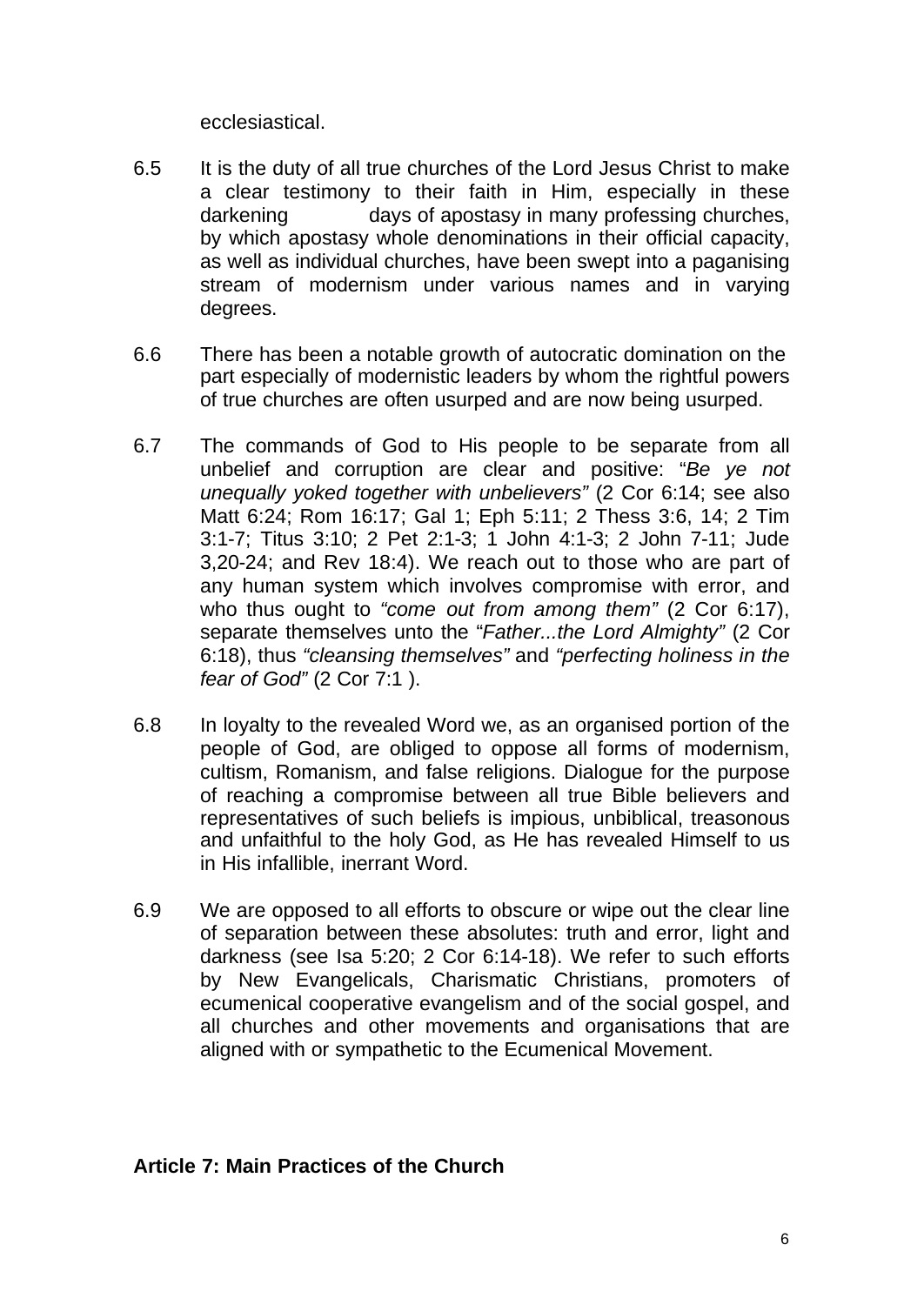The main practices of the Church are as follows:

- 7.1 BAPTISM: The observance of the Baptism of believers is by sprinkling on personal confession of faith in the Lord Jesus Christ. Infants of one or both the believing parents are to be baptised (Matt 28:19-20; Acts 2:38-42; 8:35-38; 10:44-48; 1 Cor 7:14).
- 7.2 REAFFIRMATION OF FAITH: Baptised infants upon coming of age in that they can satisfy the Board of Elders/Church Session as to their faith shall be received into communicant membership by reaffirmation of faith.
- 7.3 THE LORD'S SUPPER: The remembrance of the Lord's death through the Lord's Supper shall be observed regularly, and normally all baptised believers (except baptised children of communicant members who have not reaffirmed their faith) whose conduct is consistent with their confession of their faith shall be received at the Lord's Table (Luke 22:14-29; Acts 2:42,46; 20:7; Rom 14:19; 15:7; 1 Cor 5:6-8; 11:23-26).
- 7.4 FELLOWSHIP AND DISCIPLESHIP: Every member shall participate in fellowship, prayer and instruction with other believers and the exercise of spiritual gifts for the edification of the church (Rom 12:6-8; 1 Cor 12; Eph 4:1-16; Heb 10:23-25; 1 Pet 4:7-11).
- 7.5 EVANGELISM & MISSIONS: The local church in obedience to the Lord Jesus Christ, both as individual and collective witnesses, shall proclaim the Gospel to their families, neighbours, colleagues, friends, the nation as well as the regions beyond (Matt 28:18-20; Mark 16:15; Luke 24:44-48; Acts 1:8; 1 Pet 2:9; 3:15).
- 7.6 STEWARDSHIP: Every member shall have the responsibility and privilege to contribute his gifts, talents, time and resources to the work of God and the extension of His Kingdom. It shall also be the responsibility and privilege of each member to tithe and contribute willingly, regularly and generously according to his ability as God enables (Rom 12:1-13; 1 Cor 6:19-20; 16:1-2; 2 Cor 8:9).
- 7.7 CHRISTIAN EDUCATION: The church shall conduct a Christian Education programme to build up the members on the most holy faith (Jude 20) through Sunday School, Bible study classes, Bible study groups, catechism classes, Christian publications, Gospel tracts and such other similar measures as the Church Session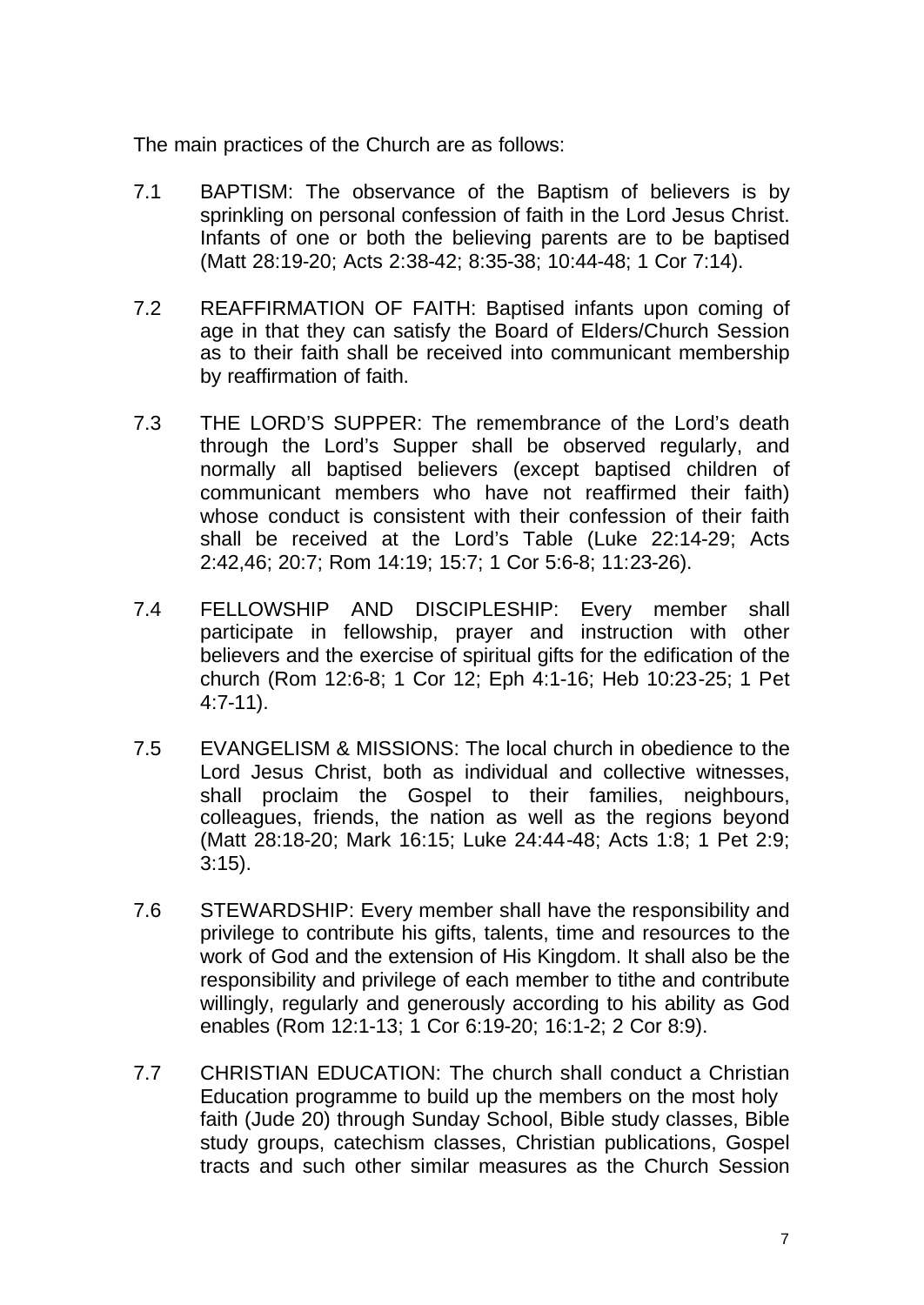may decide.

- 7.8 WORSHIP: All members shall meet regularly for the public worship of God the Father, the Son and the Holy Spirit and shall maintain family and personal devotions (Psa 27:4; Heb 10:24-25; Song of Solomon 1:6; Psa 122:1; Psa 1:1-3). Believing parents shall endeavour to bring up their children in the fear of the Lord and to lead them into a saving knowledge of the Lord by regular instruction of the Word of God (Prov 22:6; Deut 6:4-9; Eph 6:4).
- 7.9 WEDDINGS: The solemnisation of marriages between born-again believers. The groom must be a baptised believer and the bride either a baptised believer or a catechumen (2 Cor 6:14; Eph 5:21- 33).
- 7.10 FUNERALS: The normal practice of the Bible-Presbyterian church is to bury the dead. Christian funeral is to be conducted only for born-again believers.

# **Article 8: Membership**

8.1 Membership of the Church shall be of two categories:

8.1.1 Communicant Members - Persons who can satisfy the Board of Elders/Church Session as to their Christian faith, knowledge, and manner of life and who have been baptised or have reaffirmed their Christian faith or transferred from another Bible-Presbyterian church or another Bible-believing church shall be Communicant Members. They shall be eligible to vote at congregational meetings provided that they are 18 years and above. No member under the age of 21 shall be eligible to stand for election to the Church Session. No communicant member, other than those commissioned by the Board of Elders/Church Session, shall be a member of another church.

8.1.2 Non-Communicant Members - Baptised children of Communicant Members or Christians who have not yet acquired Communicant Membership in the Church shall be Non-Communicant Members. Non-Communicant Members shall not have the right to vote and shall not be eligible to stand for election to the Church Session.

8.2 If any member shall be found by the Board of Elders/Church Session to have acted in a manner unbecoming of a member or by his act or omission be likely to hinder the witness of the Church or render it of ill repute, the Board of Elders/Church Session shall request him to appear before the Board of Elders/ Church Session.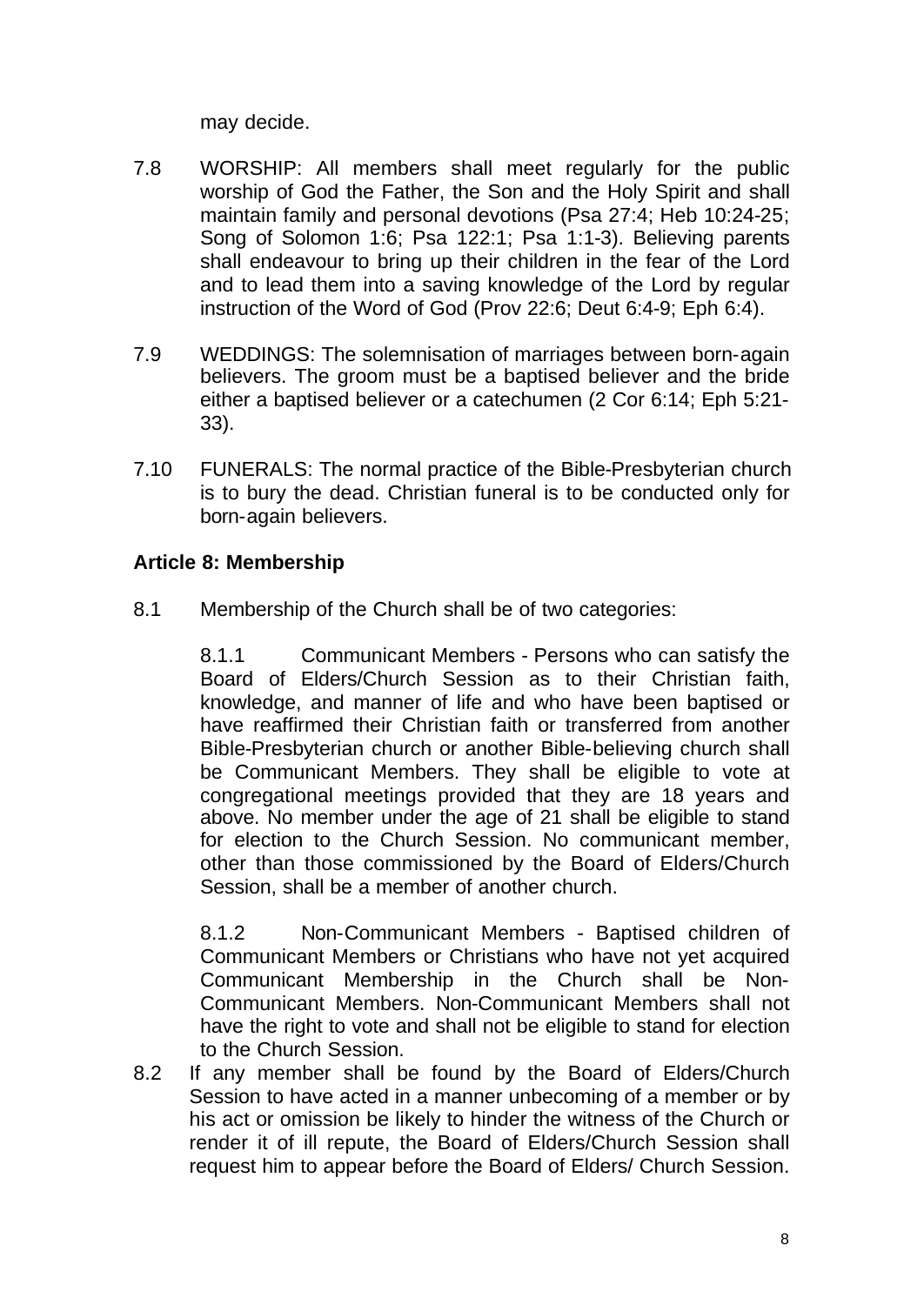The Board of Elders/Church Session shall have the power to admonish, rebuke, suspend, depose or ex-communicate the member and where the Board of Elders/Church Session considers expedient so to do, adopt, follow or adapt the procedure laid down in the Bible-Presbyterian Book of Discipline.

- 8.3 A member whose membership is suspended or removed as provided above may, within one month from the receipt of notice of the suspension or removal, appeal to the general meeting of members against the decision of the Board of Elders/Church Session.
- 8.4 A communicant member shall remain a member of the Church until he dies or is transferred to another church or resigned or removed or ex-communicated.
- 8.5 Members are expected to strive conscientiously to live according to the light given to them by the Holy Spirit through God's Word, and to support wholeheartedly the services and activities of the Church.
- 8.6 Those below twenty-one years of age shall not be accepted as members without the parent's consent.

#### **Article 9: Branches**

- 9.1 The Church may establish branches subject to the approval of the Registrar of Societies.
- 9.2 Such branches shall be under the control of the Church and bear the same name and shall function in accordance with the provisions of this Constitution and the rules made thereunder.

#### **Article 10: The Church Government**

- 10.1 The government, administration, and discipline of the Church shall be in accordance with the provisions of this Constitution.
- 10.2 The spiritual oversight of the Church in matters of doctrine, principles of government, church elections, admission and discipline of members and the administrative oversight of the Church shall be the specific responsibilities of the Board of Elders/Church Session.
- 10.3 The general spiritual and administrative oversight of the Church may be delegated by the Board of Elders to the Deacons and Deaconesses.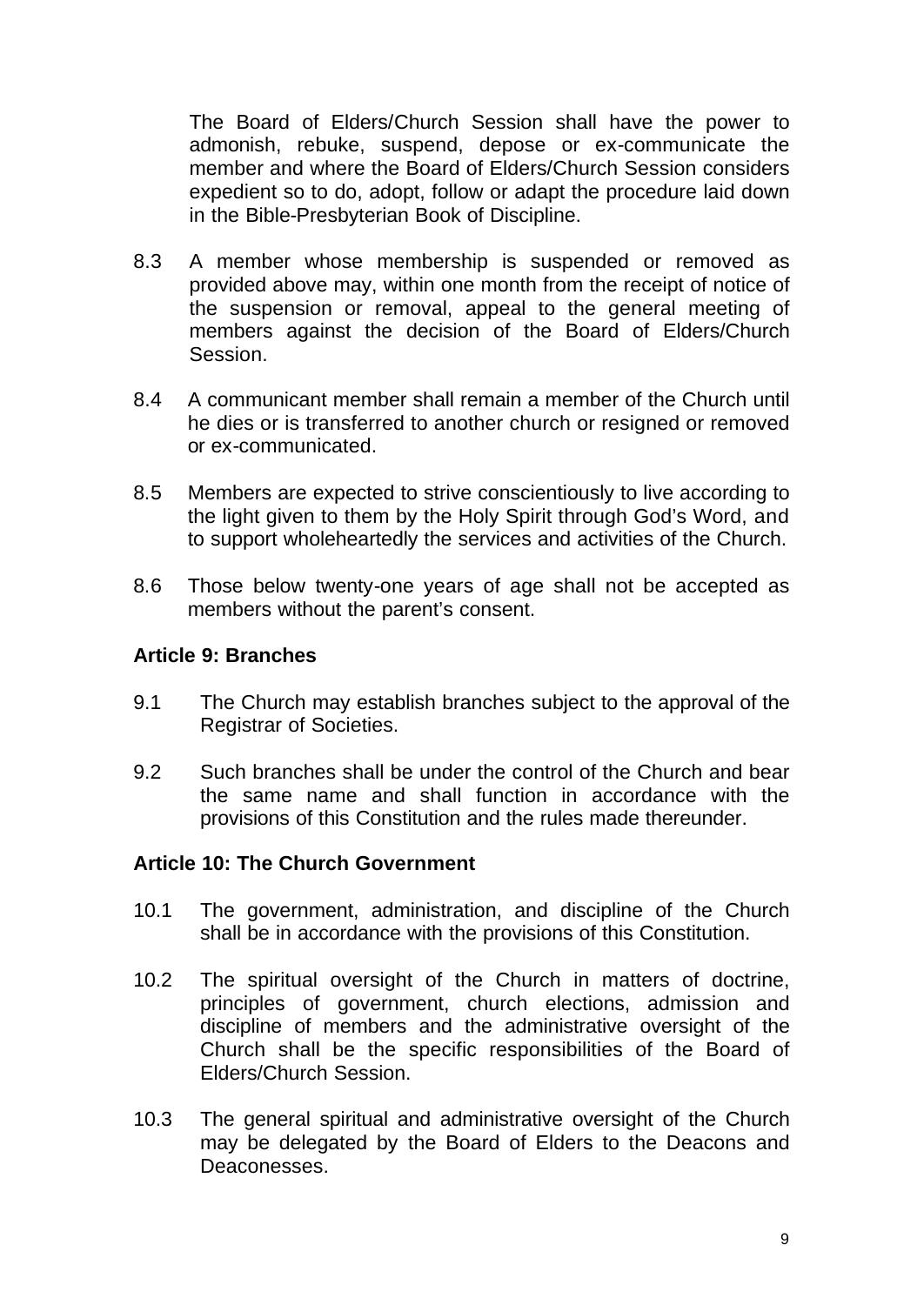### **Article 11: The Church Session**

11.1 The Church Session shall consist of the Senior Pastor and/or Pastor, the Associate Pastor and/or Assistant Pastor, if any, the Advisory Pastor or Supervisory Pastor, when necessary, the Elders, the Deacons, and the Deaconesses, if any. Up to 20 members shall form the Church Session. Unless with the prior approval in writing to the Registrar or an Assistant Registrar of Societies, majority of the Church Session members shall be Singapore Citizens.

11.2 The chairman of the Church Session shall be the Senior Pastor or in his absence the Pastor. If the Church has no Pastor, then the Session will choose from among themselves a chairman. The Church Session shall appoint from among themselves a Clerk of Session and a Treasurer.

11.3 The Church which has no Pastor and/or Elder of its own, may coopt a Pastor and/or Elder from another Bible-Presbyterian church who shall have all the rights and powers in the affairs of the Church.

- 11.4 The Church Session may delegate specific powers to anyone of its members and appoint such committees as it deems fit and to make such rules and standing orders to regulate the duties and powers of such persons or committees.
- 11.5 The Church Session may co-opt members of the Church or such persons as it deems fit to serve on any committee.

11.6 The Church Session shall meet once a month or once in two months at such place and time as the Chairman or the Board of Elders/Church Session may determine. Emergency meetings may be convened by the Chairman, and in his absence, the Session member appointed to act for the Chairman. An emergency meeting shall be also convened at the request of the Board of Elders and/or Church Session.

11.7 At least half of the Session members must be present to constitute a quorum for the Session meetings.

11.8 The Church Session shall act by consensus or by a simple majority vote when necessary. In the event of a tie, the Chairman shall have the casting vote.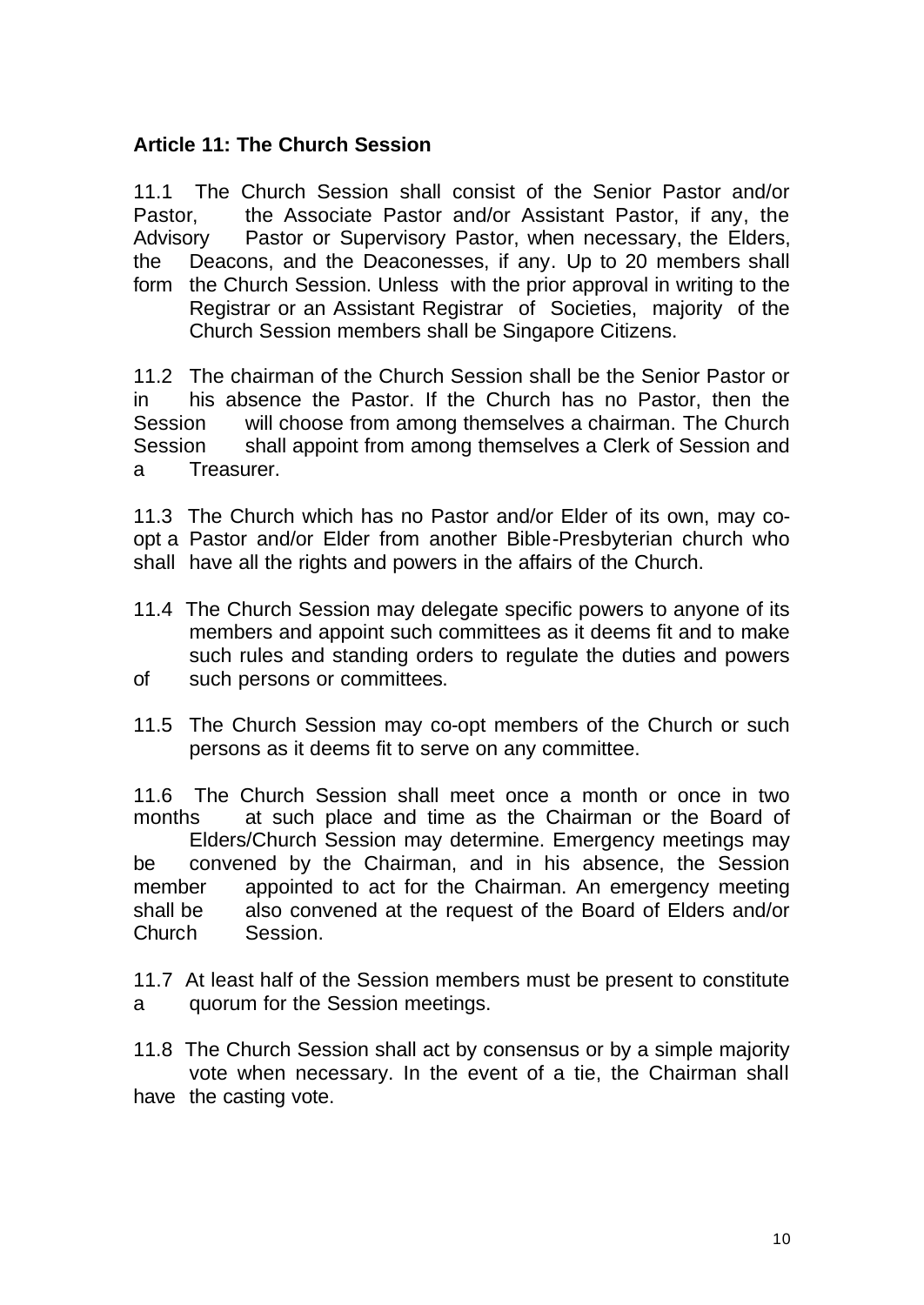11.9 The Church Session shall at the Annual Congregational Meeting of the Church present the previous financial year's accounts duly audited either internally or externally.

11.10 The Chairman shall chair all Congregational and Session meetings. He shall also represent the Church in its dealings with outside persons.

11.11 The Church Session, through the Clerk of Session, shall be responsible for keeping the following registers:

11.11.1 An up-to-date Register of Members with full particulars of name, address, date and place of birth, baptism, reaffirmation of faith, transfer, marriage, death or dismissal.

11.11.2 A Minutes Book to record the minutes of the Church Session, Board of Elders and of the Congregational Meetings.

- 11.12 The Treasurer shall keep a petty cash balance of not more than \$1,000.00 at anyone time. All monies exceeding this amount shall be deposited with a bank designated by the Church Session. All cheques shall be signed by the Treasurer and one other Church Session member appointed by the Church Session.
- 11.13 The duty of the Church Session is to organize and supervise the daily activities of the Church. The Church Session may not act contrary to the expressed wishes of the Congregational Meeting without prior reference to it and shall always remain subordinate to the Congregational Meetings.

### **Article 12: Election to the Church Session**

- 12.1 General Election of the Church Session shall be held once every three years. By-elections may be held in between General Elections if necessary.
- 12.2 Candidates shall satisfy the requirements listed in 1 Timothy 3, Titus 1 and 1 Peter 5. Additionally, and to ensure better objectivity in selection, they shall fulfill the following conditions:

12.2.1 Demonstrate beyond reasonable doubt, and over a sufficient length of time, that they are faithful and mature members of the Body of Christ and faithfully devote themselves to personal prayer and study of the Word.

12.2.2 Attend public worship and prayer meetings of the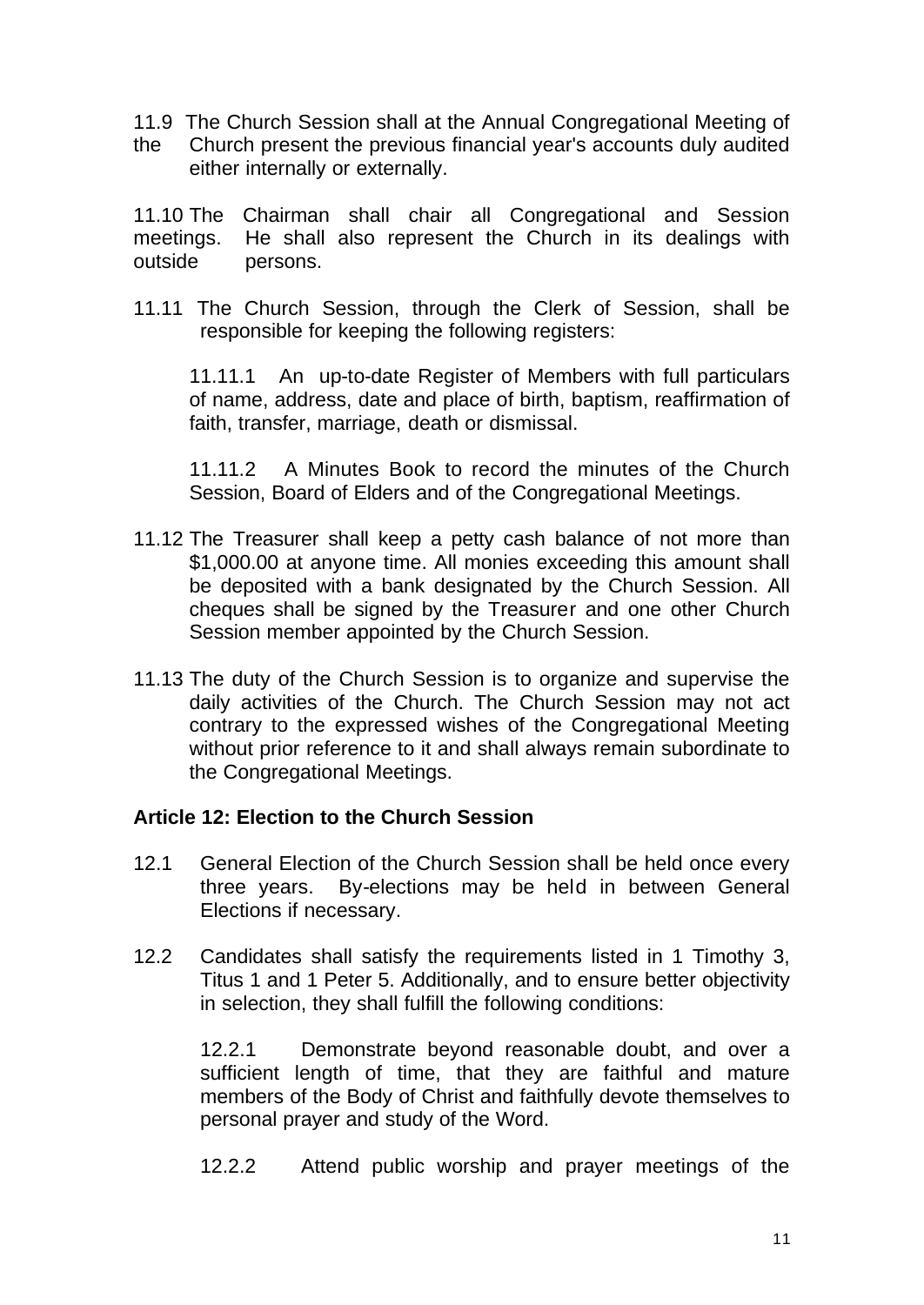Church regularly unless prevented from doing so for valid reasons.

12.2.3 Make a careful study of the Constitution, in particular the Principle and Practice of Biblical Separation, and fully accept it.

12.2.4 Be willing to participate wholeheartedly in the ministry of the Church and to devote time, talents and resources in such ministry which shall include serving in the various departments of the Church.

- 12.3 The Board of Elders/Church Session shall nominate candidates for election to the Church Session. Nominations may also be submitted by any member of the congregation to the Board of Elders/Church Session.
- 12.4 Proposals for election to the Church Session shall be carefully screened by the Board of Elders/Church Session to ensure that only those with the essential qualifications and who are in full agreement with the doctrinal stand of the Bible-Presbyterian church, in particular with its Principle and Practice of Biblical Separation, are considered for nomination and election to the Church Session.
- 12.5 Election will follow on a simple majority vote of the members. The term of office of the Session is three years. The Treasurer cannot be appointed to the same post for a consecutive term of office.
- 12.6 The elected Church Session shall be formally installed into office at a Service of Consecration to be held on an appropriate Lord's Day soon after election.

### **Article 13: Pastors**

- 13.1 The Senior Pastor / Pastor / Associate Pastor / Assistant Pastor shall be elected by the members of the Church at the Annual Congregational Meeting by a majority of the votes cast and shall hold office for a term of three years but shall be eligible for reelection.
- 13.2 No Minister shall receive the call to be the Senior Pastor / Pastor / Associate Pastor / Assistant Pastor of the Church save through the hands of Elders.
- 13.3 All the categories of pastors shall possess the spiritual,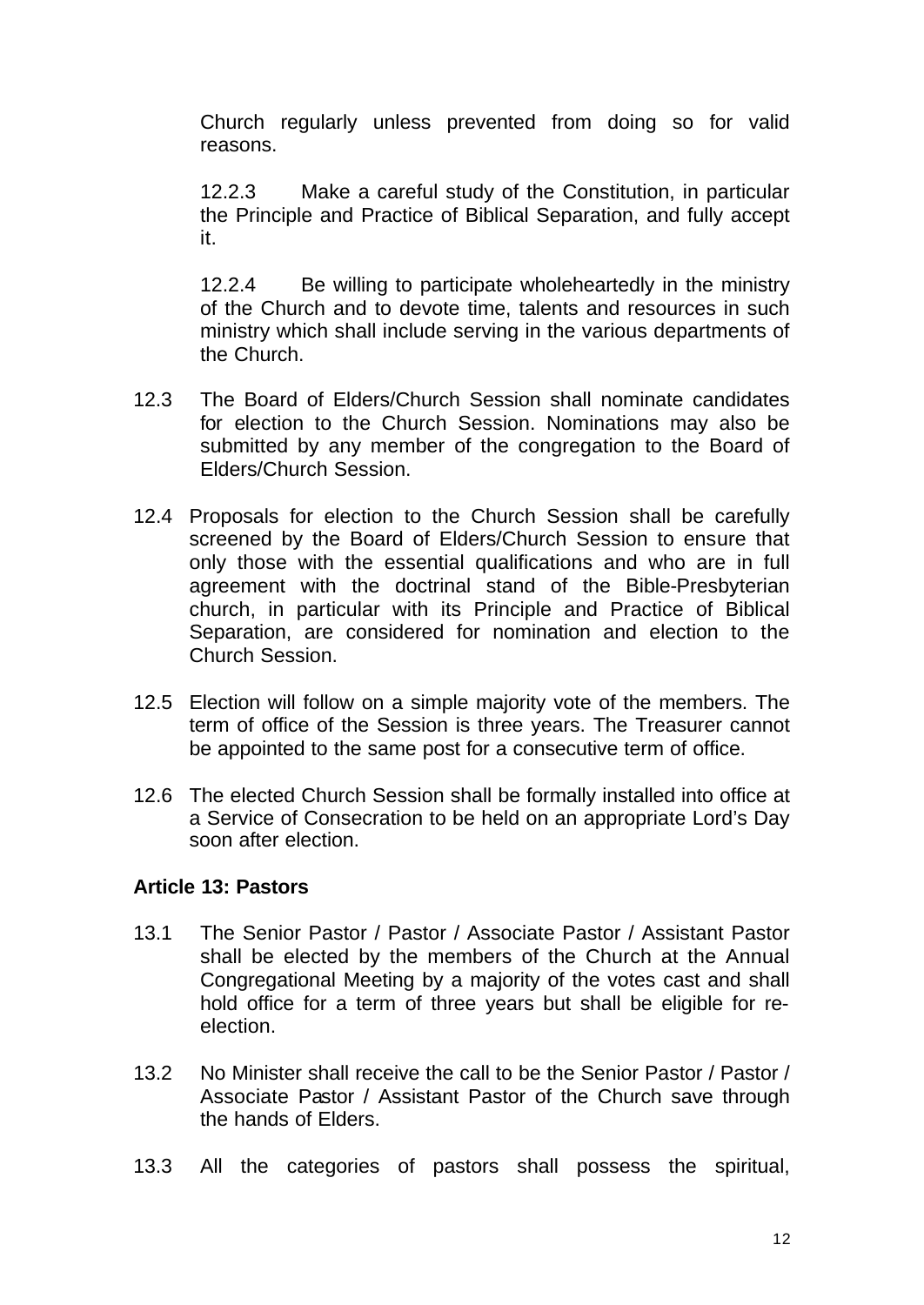educational and other qualifications as laid down by the Board of Elders/Church Session and such other requirements and conditions the Board of Elders/Church Session may determine from case to case.

- 13.4 The Pastor shall be subject to the discipline of the Board of Elders/Church Session and in accordance with the procedure in the Bible Presbyterian Book of Discipline.
- 13.5 The Pastor and in his absence the appointed Elder shall have the general oversight of the spiritual life, regular service, and ministration of the Sacraments of the Church and the ordination of Elders.
- 13.6 The Pastor shall be Chairman of the Board of Elders and the Church Session. He shall be the ex-officio member and/or advisor of all the committees connected with the Church.
- 13.7 The Pastor shall be the Moderator/Chairman of the Church Session, except for prudential reasons, when the Board of Elders/Church Session shall appoint one of its Elders as Chairman of a particular meeting.
- 13.8 A Pastor may serve in another Bible-Presbyterian church in such a capacity, with the approval of the Board of Elders/Church Session. Such position in a particular church shall be honorary.

### **Article 14: Elders**

- 14.1 A candidate for election to the office of an Elder shall be a Deacon of not less than six years' standing, duly nominated by the Board of Elders/Church Session and elected by a majority vote of the members of the Church at the Annual Congregational Meeting, save that the Board of Elders/Church Session may in its absolute discretion, shorten the qualifying period.
- 14.2 Upon election, an Elder shall hold office for a term of three years and may be eligible for re-election.
- 14.3 An Elder may be elected in absentia, with his written consent.
- 14.4 An Elder, once elected and ordained, shall not be divested of his status as Elder when he is not re-elected or when he declines reelection. In either case, he shall not be a member of the Church Session or Board of Elders. He may attend meetings of the Board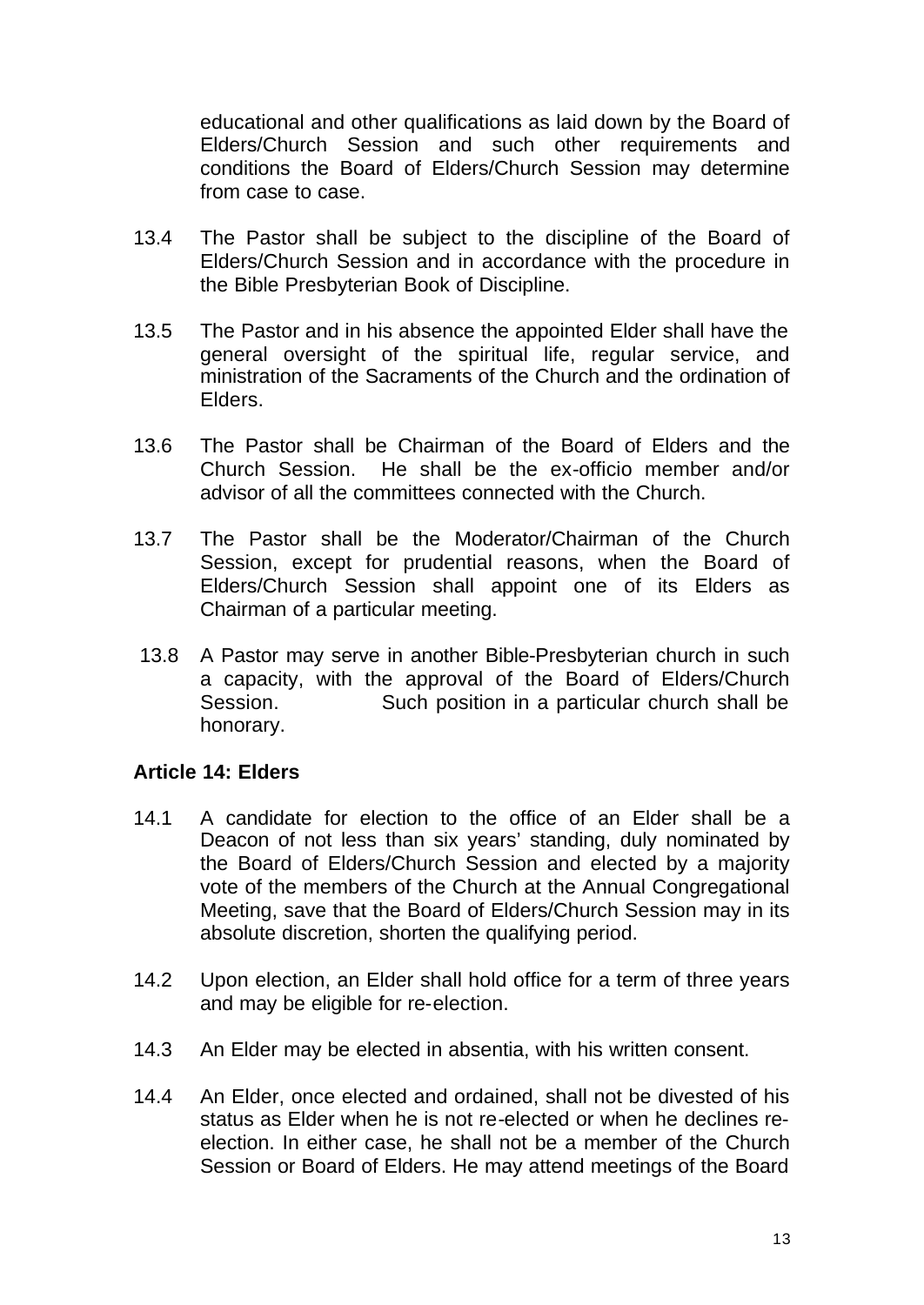of Elders or Church Session on invitation but shall have no voting rights.

- 14.5 An Elder, with the approval of his Board of Elders, may serve in another Bible-Presbyterian church for such duration of time as may be determined.
- 14.6 An Elder shall endeavour by God's grace to serve in full conformity with the standards set forth in the Word of God (1 Tim 3:2-7; Titus 1:6-9), joining with the Senior Pastor, the Pastor, the Associate Pastor and Assistant Pastor if any, in the government, administration and discipline of the Church, visiting the sick and sorrowing members, investigating delinquents and endeavouring to remedy any spiritual weakness in the lives of members.
- 14.7 Elders shall be subject to the discipline of the Board of Elders/Church Session, in the same manner and procedure applied to pastors.

#### **Article 15: Deacons and Deaconesses**

- 15.1 A Deacon or Deaconess shall be elected by a majority vote of the members of the Church at the Annual Congregational Meeting, provided the candidate shall have attained 21 years of age at the time of nomination.
- 15.2 Upon election, a Deacon or Deaconess shall hold office for a term of three years and may be eligible for re-election.
- 15.3 They may be elected in absentia, with their written consent.
- 15.4 They shall endeavour by God's grace to serve in full conformity with the standards set forth in the Word of God (1 Tim 3:8-13).
- 15.5 Deacons but not Deaconesses may be requested by the Senior Pastor, the Pastor or Elder to assist in the ministration of the Holy Communion.
- 15.6 Deacons and Deaconesses shall be subject to the discipline of the Board of Elders/Church Session, in the same manner and procedure applied to pastors and elders.

### **Article 16: Board of Elders**

.

16.1 The Board of Elders shall consist of the Senior Pastor, the Pastor and Elders and, if any, the Associate Pastor, Assistant Pastor,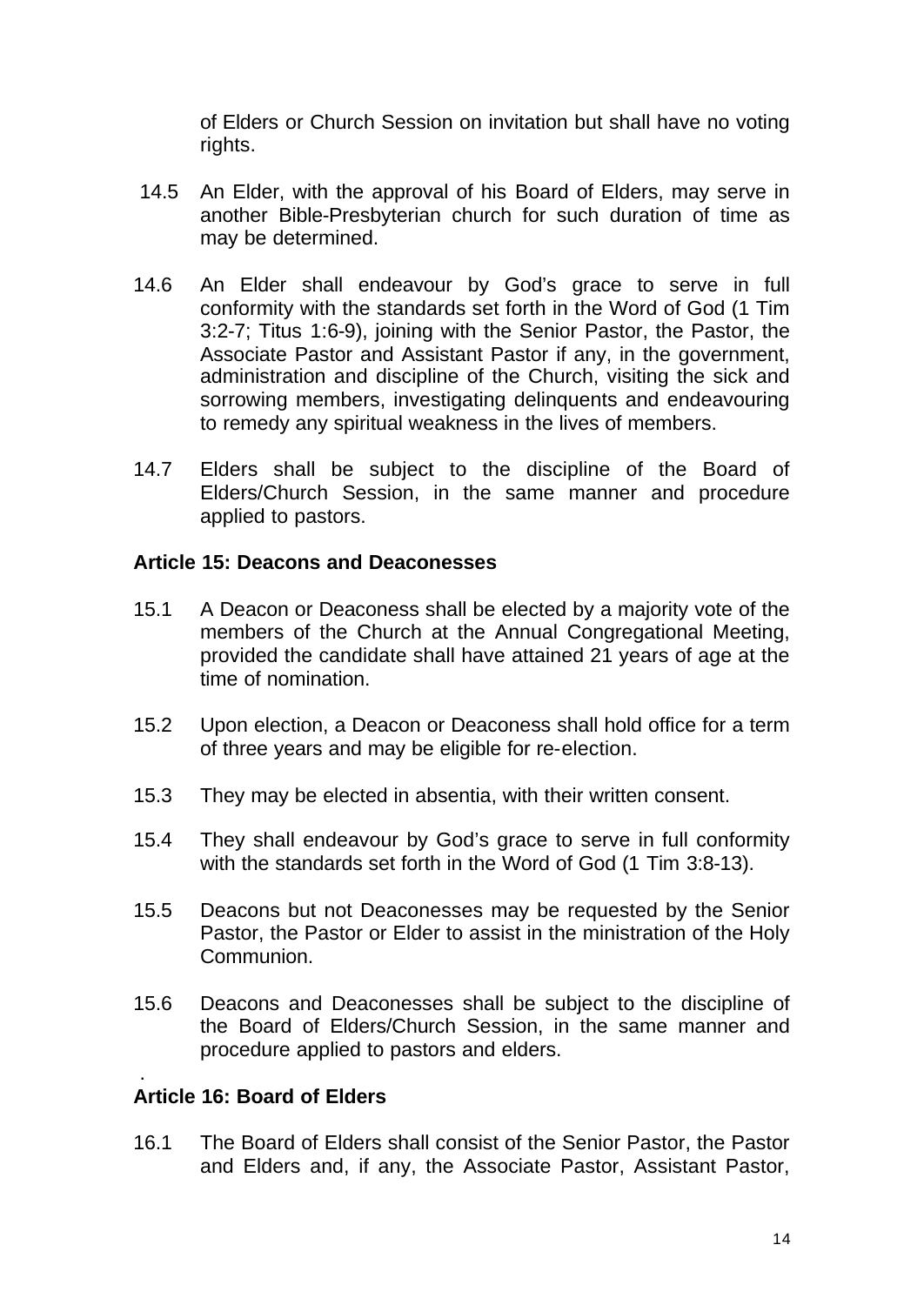Supervisory Pastor and Advisory Pastor.

- 16.2 The Senior Pastor, and in his absence, the Pastor shall be the Chairman of the Board of Elders. In his absence or when deemed prudent, one of the Elders shall act as Chairman.
- 16.3 The Board of Elders may appoint or invite Deacons / Deaconesses to take part in any meeting of the Board of Elders without voting right.
- 16.4 The Board of Elders shall meet when necessary. The quorum shall be a simple majority of the members resident in Singapore.
- 16.5 The Board of Elders shall act by consensus.

#### **Article 17: Powers and Responsibilities of the Board of Elders**

Subject to Article 11 of this Constitution, the Board of Elders shall:

- 17.1 be responsible for the spiritual welfare and ministry of the Church.
- 17.2 supervise all public worship and preaching services, the ministration of the Sacraments, Bible Classes, Prayer Meetings, Special Meetings, and all similar efforts aimed at reaching the lost for Christ and at building up Christians in the faith.
- 17.3 receive members into the Church by confession and reaffirmation of faith and by transfer from other churches.
- 17.4 appoint Staff Workers and other office staff as it deems necessary.
- 17.5 exercise discipline in the church according to the Word of God and the Bible-Presbyterian Book of Discipline.
- 17.6 enquire into the knowledge and Christian conduct of the members of the Church.
- 17.7 call before them offenders with witness or witnesses from within or without their congregation.
- 17.8 admonish and rebuke those who are found to deserve censure, suspend or exclude offenders from the Holy Sacrament.
- 17.9 determine by itself or when it deems necessary, in consultation with the Deacons and Deaconesses all matters concerning the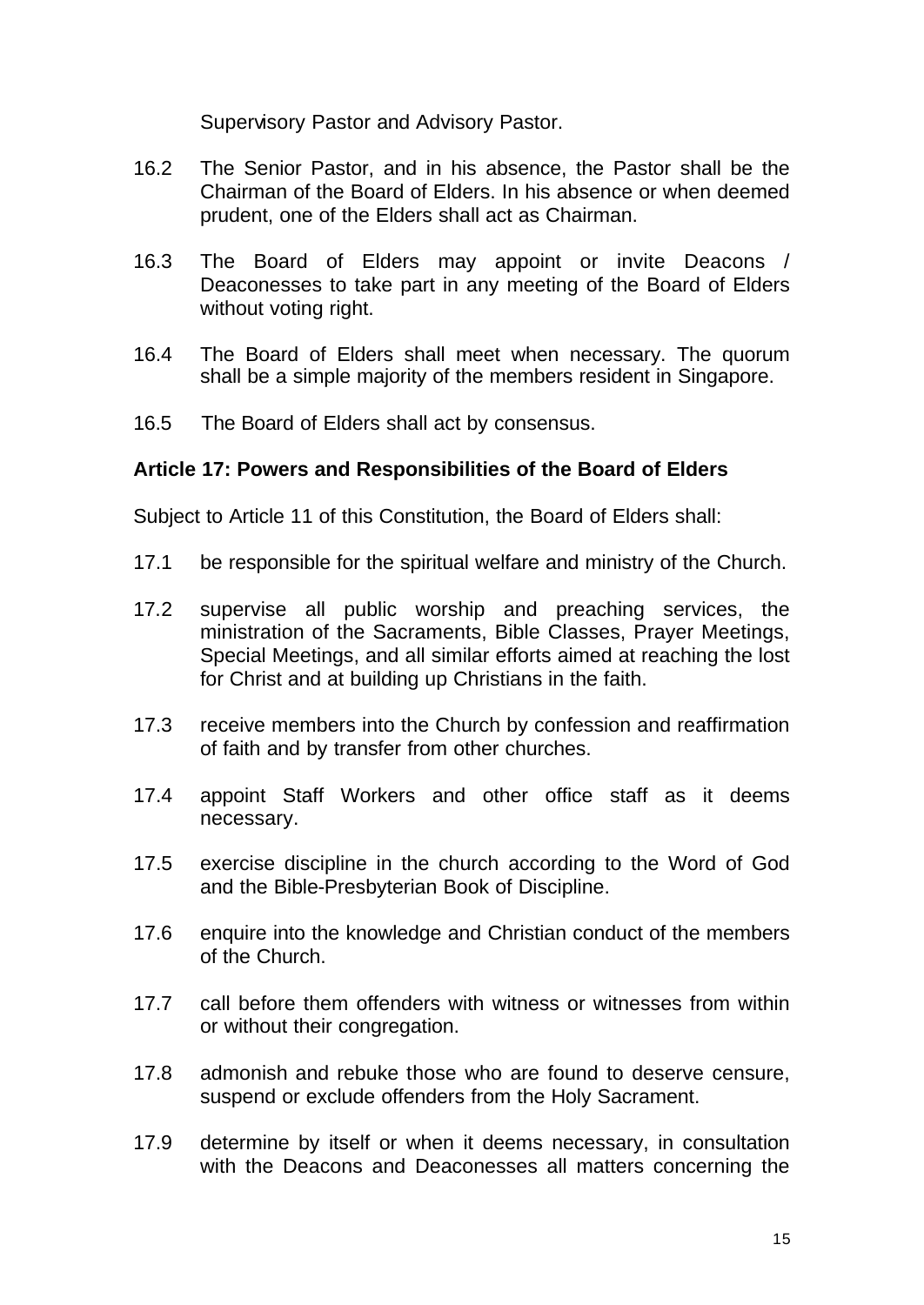religious services and spiritual life of the Church and the suitability of candidates for election to the Church Session.

# **Article 18: Congregational Meetings**

- 18.1 Except for spiritual matters, the supreme authority of the Church is vested in a general meeting of members presided over by the Chairman. Any Congregational Meeting of the Church may be constituted as a general meeting for the transaction of business, provided announcement of the said Meeting has been given from the pulpit at two regular worship services on the two preceding Lord's Days or by two weeks' written notice to members.
- 18.2 Congregational Meetings shall be opened with Scripture reading and prayer and closed with prayer.
- 18.3 Congregational Meetings shall be of two kinds: namely, Annual Congregational Meeting and Extraordinary Congregational Meeting.

18.3.1 The Annual Congregational Meeting for the transaction of business pertaining to the Church shall be held in July each year.

18.3.2 At such Meeting the Church Session shall report on the spiritual and temporal conditions of the congregation and announce plans for the coming year.

18.3.3 Items of business shall include the Clerk of Session's Report, the Treasurer's Reports, the Budget, election of internal Auditors, and any other matters on the agenda.

18.3.4 An Extraordinary Meeting for the transaction of particular business pertaining to the Church may be held at any time upon due notice being given.

18.3.5 Only such business as is specifically mentioned in the call may be considered at such a meeting.

18.3.6 The Session shall call an Extraordinary Meeting when so requested by one-tenth or 30 of the voting communicant members, whichever is the lesser.

18.3.6.1 The Extraordinary Congregational Meeting shall be convened within two (2) months from receiving this request to convene the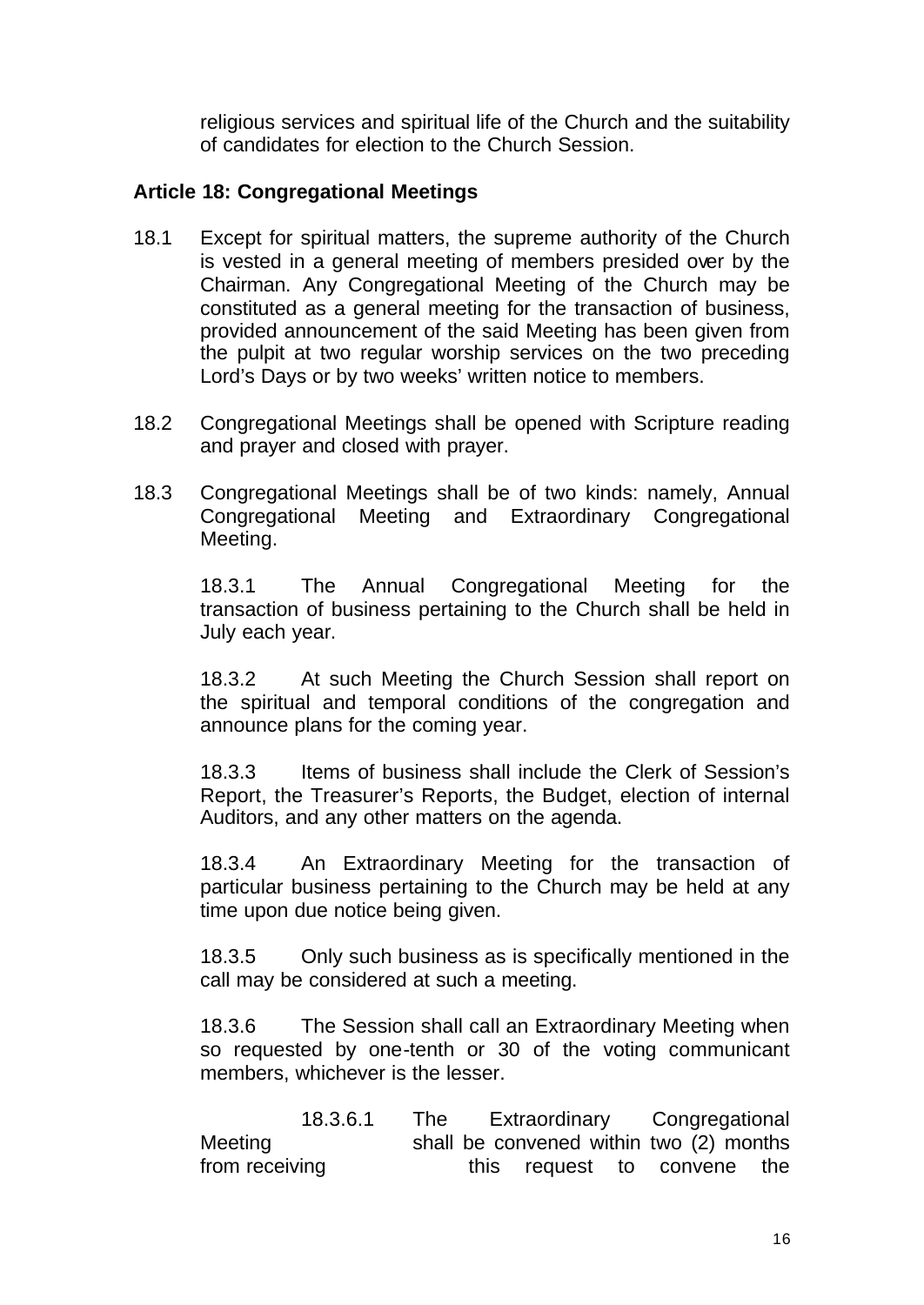Extraordinary Congregational Meeting.

18.3.6.2 If the Church Session does not within two (2) months after the date of receipt of the written request proceed to convene an Extraordinary Congregational Meeting, the members who requested for the Extraordinary Congregational Meeting shall convene the Extraordinary Congregational Meeting by giving ten (10) days' notice to voting communicant members setting forth the business to be transacted and simultaneously posting the agenda on the Church's notice board.

- 18.4 The quorum of the Congregational Meetings in the election of the Senior Pastor, Pastor, Associate Pastor, Assistant Pastor, Elders, Deacons and Deaconesses and in the amendments of the Constitution shall be 50% of total voting communicant membership or 30 voting communicant members, whichever is the lesser.
- 18.5 The quorum of the Congregational Meetings for all other business shall be one-third voting communicant membership or 30 voting communicant members, whichever is the lesser.
- 18.6 In the event of a lack of quorum for the Congregational Meetings, the Chairman shall adjourn the meeting for half an hour and should the number then present be insufficient to form a quorum, those present shall constitute the quorum, but they shall have no power, to alter, amend or make addition to any of the existing rules.
- 18.7 The election of the Senior Pastor, Pastor, Associate Pastor, Assistant Pastor, Elders, Deacons and Deaconesses shall be by secret ballot.
- 18.8 Unless otherwise stated in this constitution, the election of Session members, and decisions on all other businesses of the Church shall only be adopted by a majority vote of those present.
- 18.9 The Senior Pastor, and in his absence, the Pastor shall be the Chairman of the Meeting except for prudential reasons, when the Board of Elders/Church Session shall appoint one from among them as Chairman of the Meeting.

#### **Article 19: Trustees**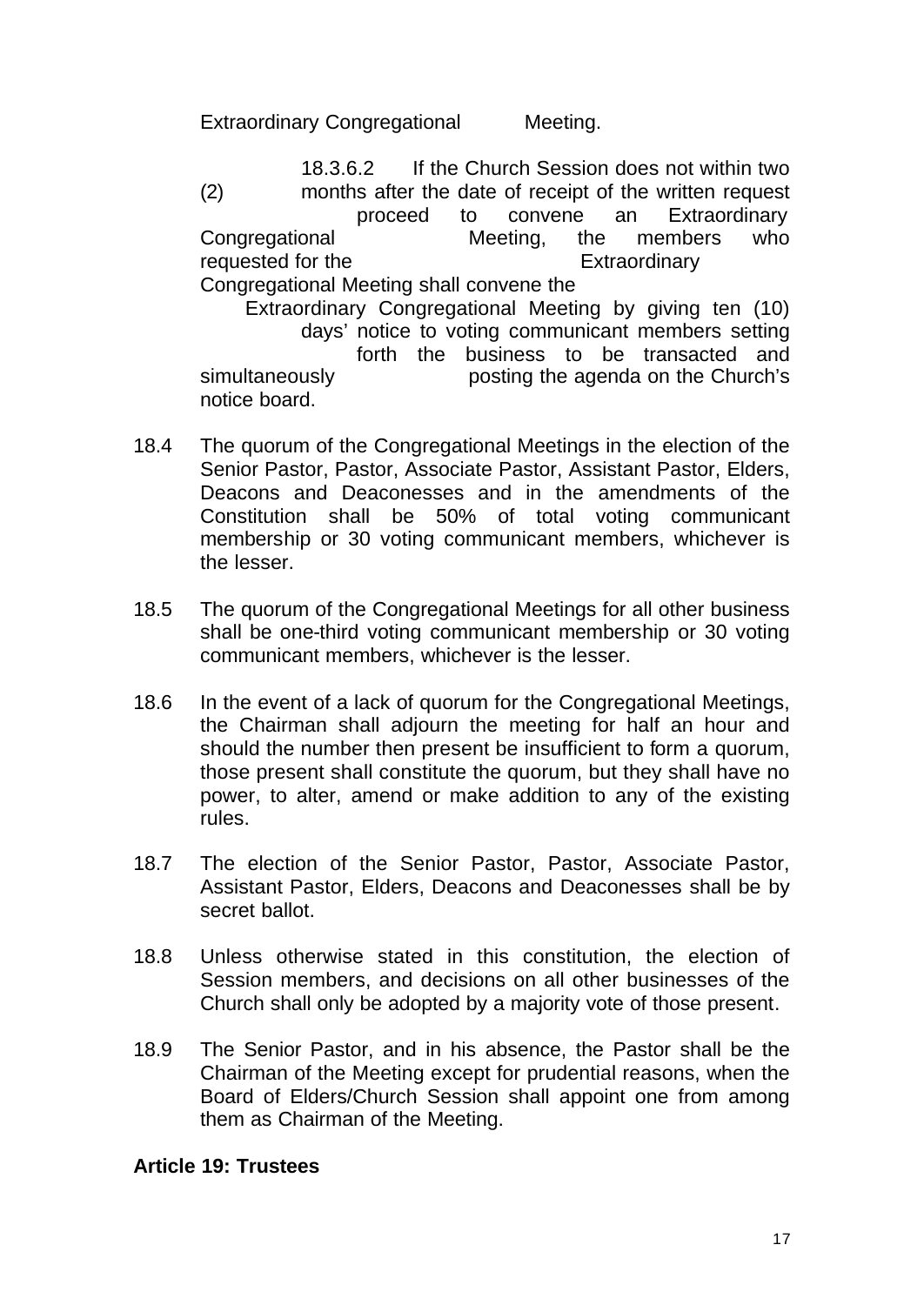- 19.1 If the Church at any time acquires any immovable property, such property shall be vested in trustees subject to a declaration of trust.
- 19.2 The trustee of the Church shall:

a) Not be more than four (4) and not less than three (3) in number.

- b) Be elected by a General Meeting of members.
- c) Not effect any sale of mortgage of property without the prior approval of the General Meeting of members.
- 19.3 The office of the trustee shall be vacated:
	- a) If the trustee dies or becomes a lunatic or of unsound mind
	- b) If he is absent from the Republic of Singapoe for a period of more than one (1) year.
	- c) If he is guilty of misconduct of such a kind as to render it undesirable that he continues as a trustee.
	- d) If he submits notice of resignation from his trusteeship.
- 19.4 Notice of any proposal to remove a trustee from his trusteeship or appoint a new trustee shall be given in the Church Bulletin or announced at the regular Worship Service two weeks preceding the Congregational Meeting convened for the purpose. The address of immovable properties, names of trustees and any subsequent changes must be notified to the Registrar of Societies and the Commissioner of Charities.

#### **Article 20: Finance and Audit**

- 20.1 The work and programme of the Church shall be supported by the freewill offerings and tithes of its members and gifts, donations from friends and by such other income as may be derived by the Church according to the Holy Scriptures.
- 20.2 The funds of the Church shall be used in accordance with the provisions of this Constitution.
- 20.3 The Session may appoint a Finance Committee from among its members to take charge of the financial affairs of the Church.
- 20.4 The Church Session may appoint an auditing firm as external auditor to audit the accounts of the Church.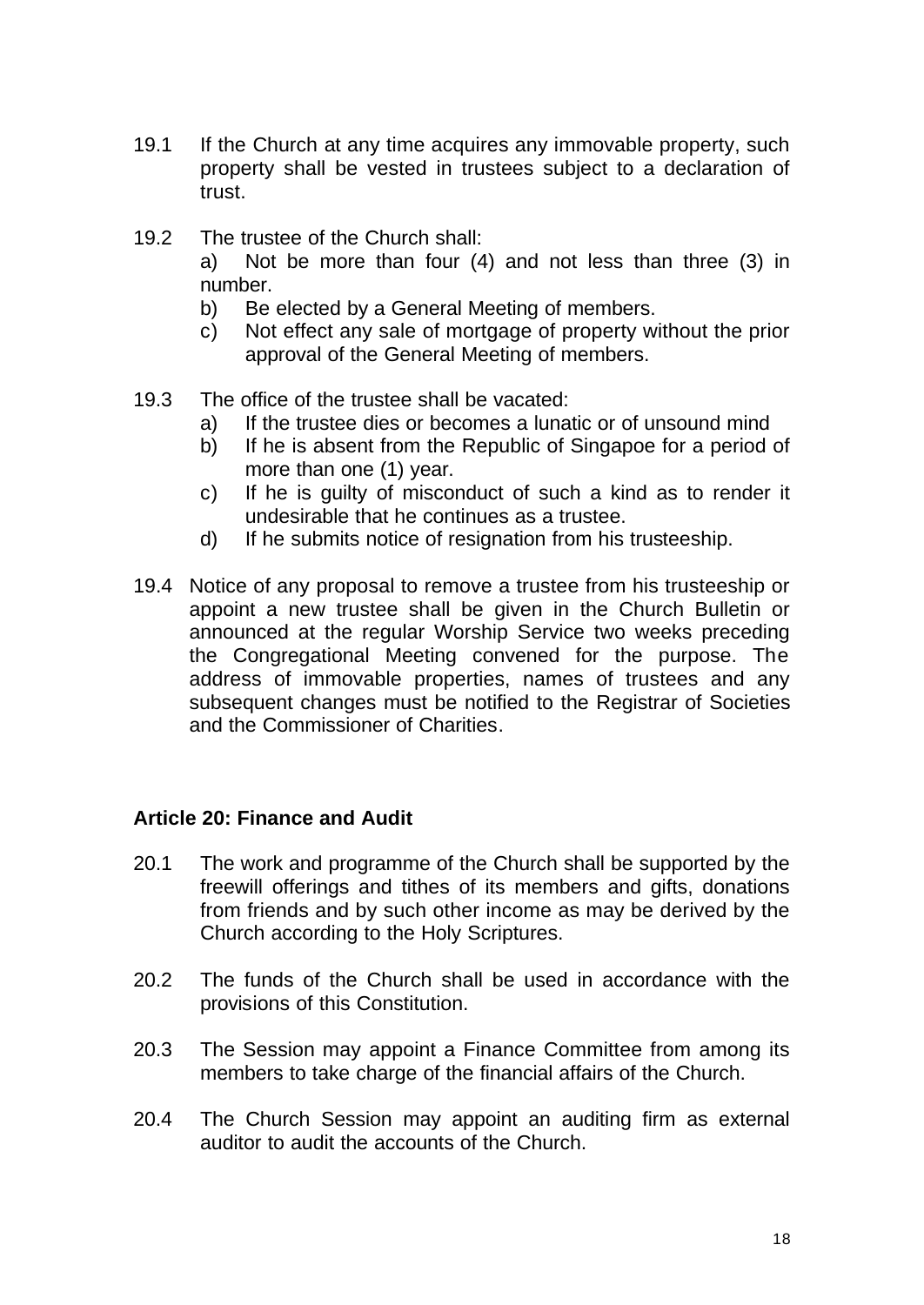- 20.5 In addition to the external auditors, the Church shall elect up to two internal auditors who are not members of the Church Session, at the Annual Congregational Meeting of the Church.
- 20.6 The internal auditors shall hold office for three years and shall not be eligible for re-election for consecutive term.
- 20.7 The internal auditors and/or the auditing firm shall certify the correctness of the accounts for presentation to the Annual Congregational Meeting at the end of each financial year.
- 20.8 The financial year of the Church shall be from  $1<sup>st</sup>$  May to  $30<sup>th</sup>$  April.

### **Article 21: By-laws**

The Board of Elders and the Church Session may make rules not inconsistent with this Constitution for giving effect to the provisions of this Constitution for, but not limited to, the following matters:

- 21.1 The way and manner the activities of the Church business shall be administered.
- 21.2 The appointment of staff workers, paid secretaries, clerks and other personnel for the proper functioning of the Church.

### **Article 22: Amendments**

- 22.1 No amendments to this Constitution shall be made except at a Congregational Meeting of the Church.
- 22.2 No amendments to the Constitution shall be adopted without at least a two-thirds majority votes cast by those present.
- 22.3 No amendments to the Constitution shall come into force without prior approval of the Registrar of Societies and the Commissioner of Charities.

#### **Article 23: Interpretation**

In the event of any question or matter arising out of any dispute on any provision of the Constitution or point which is not so expressly provided for in the Constitution, the Board of Elders and the Church Session sitting together as one single body shall jointly decide on the matter or the necessary steps to be taken by a majority vote of three-quarter of all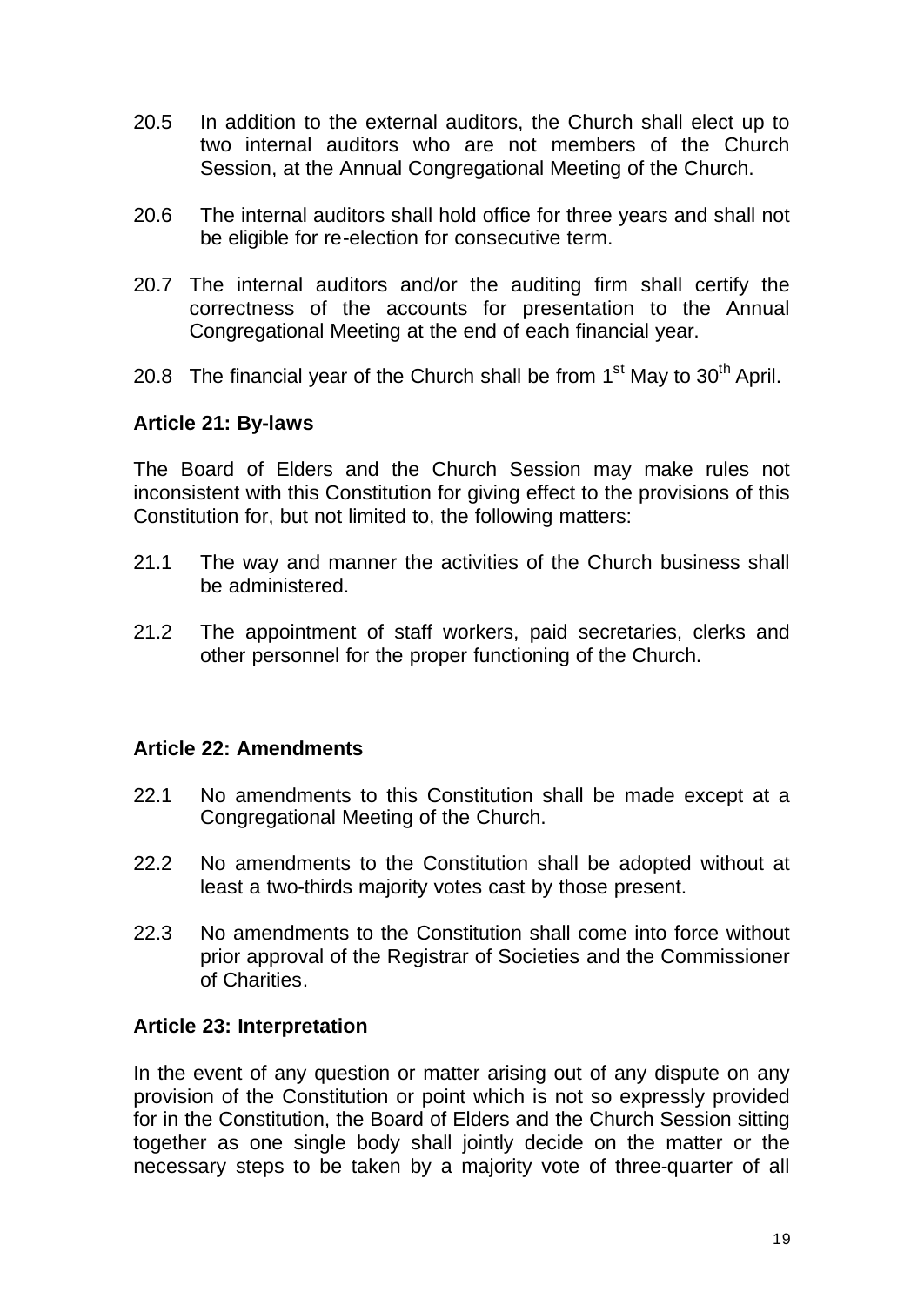present.

#### **Article 24: Prohibitions**

- 24.1 Smoking, consumption of alcoholic drinks and gambling of any kind are forbidden on the Church's premises. The introduction of materials for gambling or drug taking and of bad characters into the premises is prohibited.
- 24.2 The funds of the Church shall not be used to pay the fines of members who have been convicted in Court.
- 24.3 The Church shall not engage in Trade Union activity as defined in any written law relating to trade unions for the time being in force in Singapore.
- 24.4 The Church shall not attempt to restrict or interfere with trade or make directly or indirectly any recommendation to, any arrangement with its members which has the purpose or is likely to have the effect of fixing or controlling the price or any discount, allowance or rebate relating to any goods or service which adversely affect consumer interests.
- 24.5 The Church shall not indulge in any political activity or allow its fund and premises to be used for political purposes.
- 24.6 The Church shall not hold any lottery, whether confined to its members or not, in the name of the Church or its office-bearers, Committee or members.
- 24.7 The Church shall not raise funds from the public for whatever purposes without the prior approval in writing of the Head, Licensing Division, Singapore Police Force and other relevant authorities.

#### **Article 25: Visitors And Guests**

25.1 Visitors and guests may be admitted into the premises of the Church but they shall not be admitted into the privileges of the Church. All visitors and guests shall abide by the Church's rules and regulations.

### **Article 26: Disputes**

26.1 In the event of any dispute arising amongst members, they shall attempt to resolve the matter at an Extraordinary General Meeting